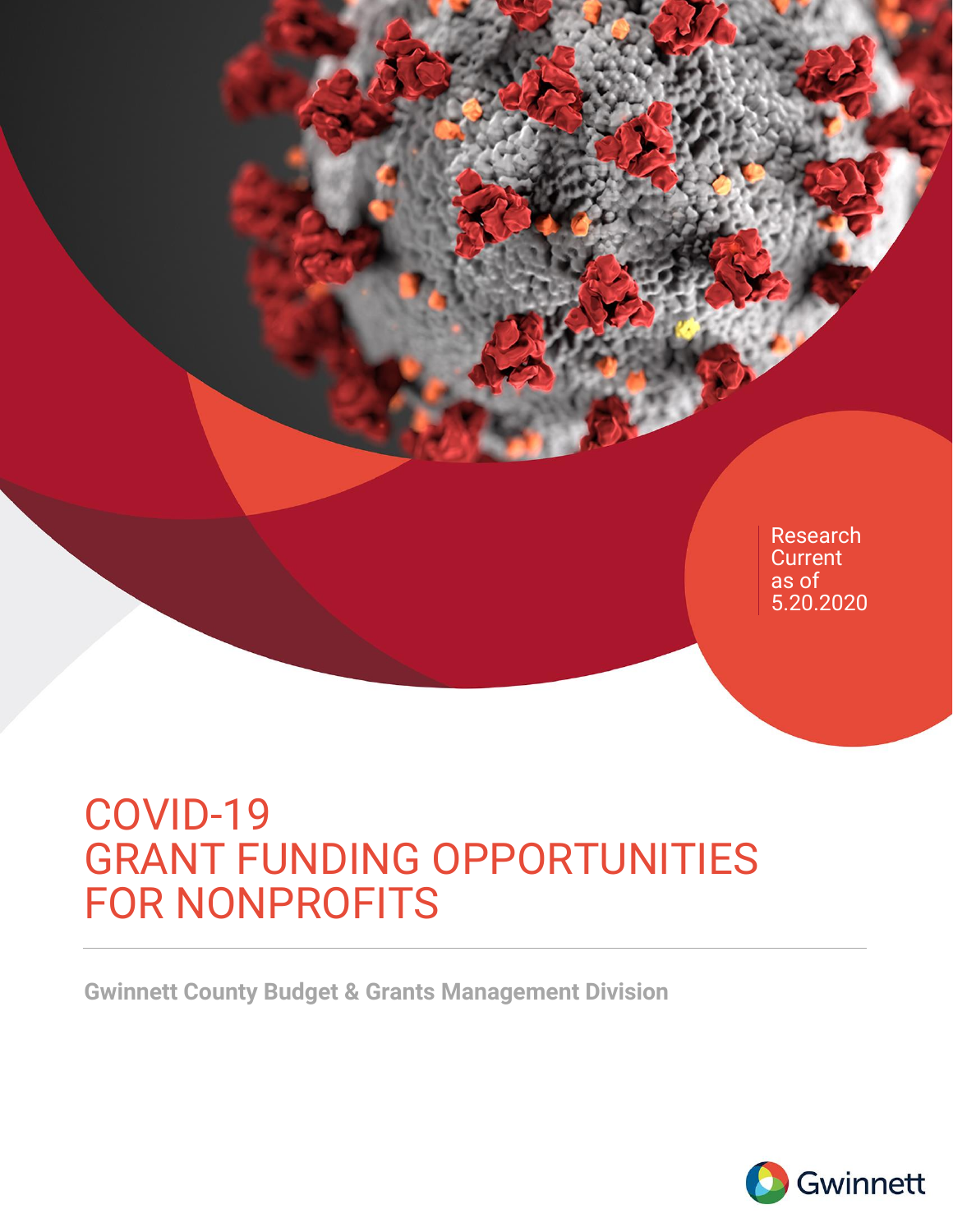**Gwinnett County values the services provided throughout our community by our nonprofit and faithbased partners. We recognize that each agency faces unique challenges during the COVID-19 pandemic and offer up current resources to assist you in maintaining services and responding to immediate needs.** 

# **GWINNETT COUNTY CARES ACT GRANT OPPORTUNITIES**

## *NEW RELEASE: Gwinnett County COVID-19 Grant Funding*

On Wednesday, May 20<sup>th</sup> Gwinnett County will release round one of its COVID-19 Grant Funding Opportunity through the release of a Statement of Need application. All applications must be submitted electronically to the Community Development Program by Thursday, June  $4<sup>th</sup>$  for consideration for round one funding.

Funding allocations will be made to qualifying nonprofit agencies providing eligible services in Gwinnett County. Applicants must be registered to conduct business in the State of Georgia at the time of Application and must be designated as a 501(c)(3) organization. These grant funds are reimbursable, so applicants must have the capacity and cash flow to incur eligible costs. The County encourages collaborative submissions – especially those that define a strategic approach to addressing critical needs such as Emergency Food Assistance, Housing & Emergency Shelter, Childcare, Transportation, and Healthcare services.

Please access the COVID-19 Statement of Need application by visiting the County's website at [www.gwinnettcounty.com.](http://www.gwinnettcounty.com/) The application can be found under Top Links from the Home page as well as under COVID-19 Resources for Nonprofits on the [Department of Financial Services' Grants webpage](https://www.gwinnettcounty.com/web/gwinnett/departments/financialservices/servicedivision/grants).

A grant application webinar will be held on Friday, May 22<sup>nd</sup> from 11:00am - 12:00pm (EDT). Please join the meeting from your computer, tablet, or smartphone. You can also dial in using your phone: +1 (571) 317-3112. Access Code: 994 133 205. <https://global.gotomeeting.com/join/994133205>

For application questions please contact the Community Development Program by phone at 678-518- 6008 or by email at *gchcd@gwinnettcounty.com*. We look forward to your submissions and we thank you for all that your agencies are doing to serve those most in need here in Gwinnett.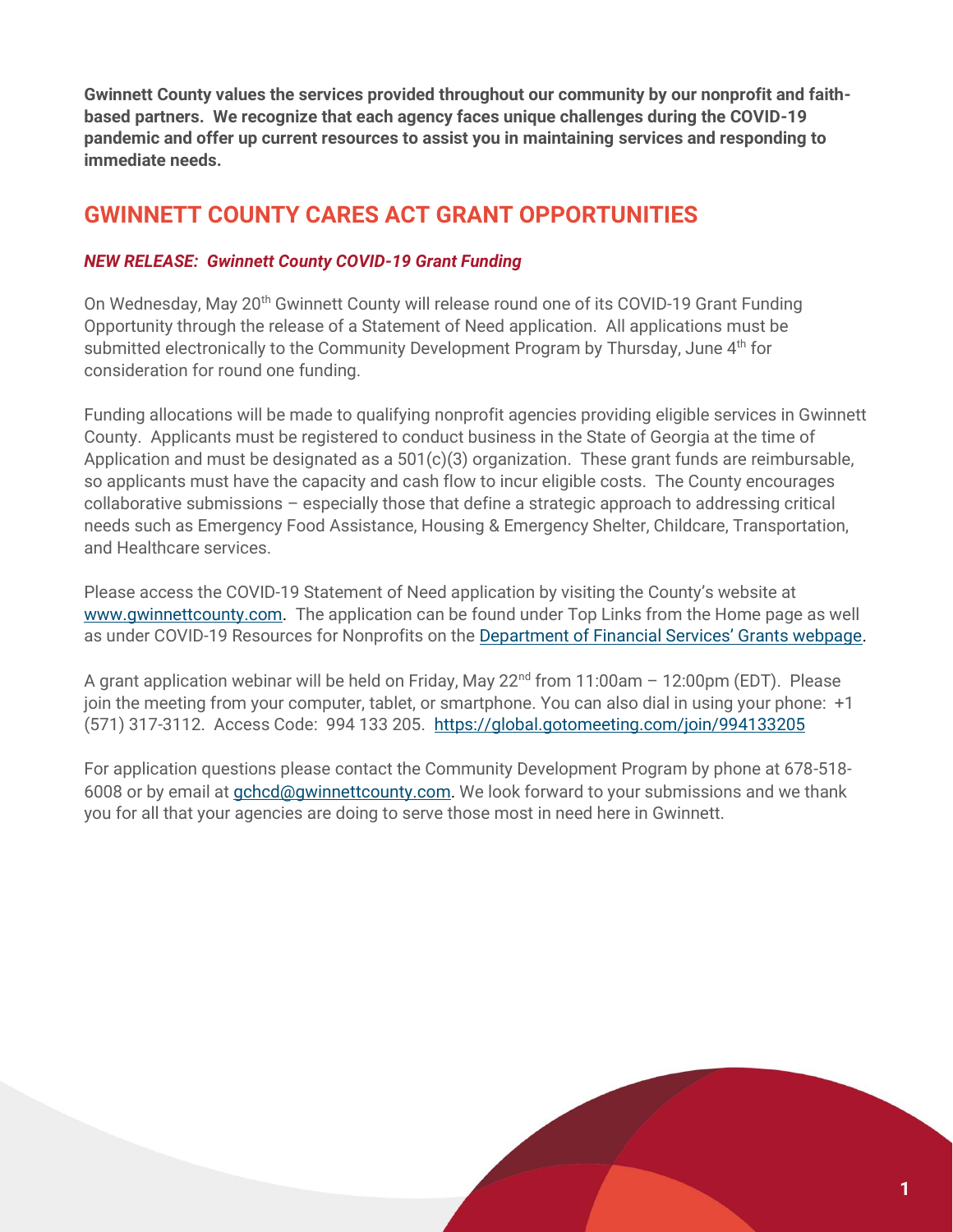# **COMMUNITY RESOURCES & FUNDING OPPORTUNITIES**

#### **Georgia Center for Nonprofits**

The Georgia Center for Nonprofits has developed an extensive resource for financial relief, funding, and support.

Please access their resources here:

<https://docs.google.com/document/d/1751FIBTnsyPpV8Cbux3zYt0Fo8ImuiK1ODc5vn2J7po/edit> <https://gcn.org/COVID-19-planning-Guidance-resources-GCN-program-updates-0> [https://docs.google.com/document/d/1x-yVMPViyZGuu5XSYO5ZZ21UtmZb-0Hu34qDLE\\_B34s/edit](https://docs.google.com/document/d/1x-yVMPViyZGuu5XSYO5ZZ21UtmZb-0Hu34qDLE_B34s/edit)

#### **Georgia Department of Community Affairs**

The Georgia Department of Community Affairs has been working to identify resources available to help service providers serve vulnerable people experiencing homelessness during the COVID-19 pandemic.

Please access their resources here: [https://clicktime.symantec.com/37LxAdEcYW524URPE7Lmv4Y7Vc?u=https%3A%2F%2Fwww.dca.ga.](https://clicktime.symantec.com/37LxAdEcYW524URPE7Lmv4Y7Vc?u=https%3A%2F%2Fwww.dca.ga.gov%2Fsafe-affordable-housing%2Fhomeless-special-needs-housing%2Fcovid-19-resources) [gov%2Fsafe-affordable-housing%2Fhomeless-special-needs-housing%2Fcovid-19-resources.](https://clicktime.symantec.com/37LxAdEcYW524URPE7Lmv4Y7Vc?u=https%3A%2F%2Fwww.dca.ga.gov%2Fsafe-affordable-housing%2Fhomeless-special-needs-housing%2Fcovid-19-resources)

#### **United Way and the Community Foundation of Greater Atlanta**

The United Way of Greater Atlanta and the Community Foundation for Greater Atlanta have joined together to establish a Greater Atlanta COVID-19 Response and Recovery Fund (COVID-19 Fund) to provide flexible resources to organizations working with communities disproportionately impacted by the COVID-19 pandemic and its economic consequences.

Please access their resources here: <https://response.unitedwayatlanta.org/> <http://cfgreateratlanta.org/nonprofits/available-grants/covid-19-response-recovery-fund/>

#### **Community Foundation for Northeast Georgia (CFNEG)**

In response to the unprecedented event our nation is experiencing, Community Foundation of Northeast Georgia created the Coronavirus Relief Fund. CFNEG has a unique position in our community in that they know the nonprofits working on the front lines, are in contact with them, and can see what their needs are at any given time. This fund will allow the Foundation to distribute money to nonprofits working to help with food insufficiency, housing, healthcare and any other needs that arise during the COVID-19 pandemic.

During this unique time of need, the website [GwinnettCares.org](https://www.cfneg.org/gwinnettcares/) was launched to provide resources to our community. This collaborative effort identifies how to get help and how to help during COVID-19.

Please access their resources here: <https://www.cfneg.org/> <https://www.cfneg.org/gwinnettcares/>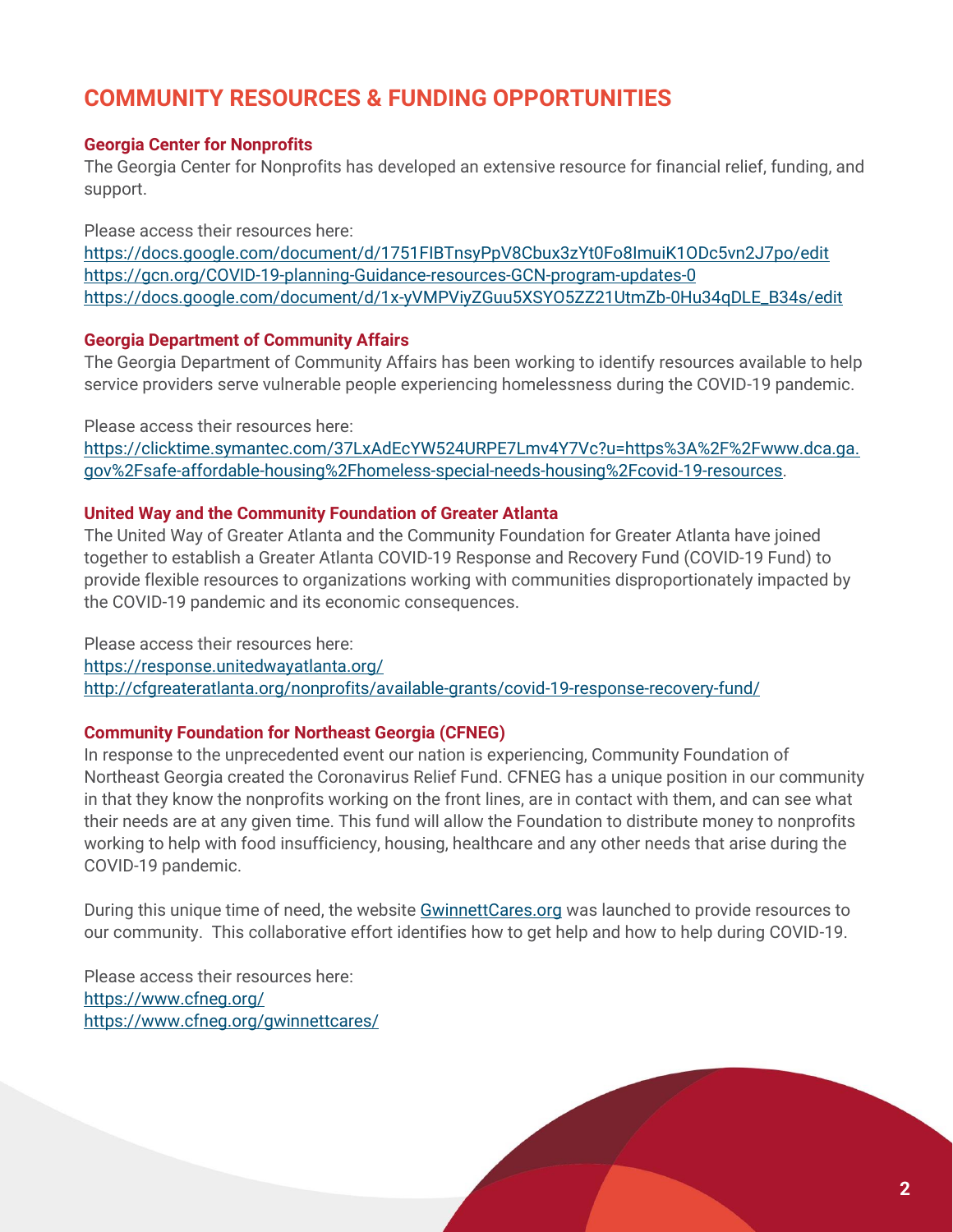### **Gwinnett Coalition for Health and Human Services: Phase 37 of the Emergency Food and Shelter Program/Phase CARES Funding**

[http://www.gwinnettcoalition.org/blog/2020/05/04/emergency-food-and-shelter-program-efsp](http://www.gwinnettcoalition.org/blog/2020/05/04/emergency-food-and-shelter-program-efsp-announcement/)[announcement/](http://www.gwinnettcoalition.org/blog/2020/05/04/emergency-food-and-shelter-program-efsp-announcement/)

*Application submission deadline has passed.*

## **DISASTER DECLARATION FUNDING**

The Major Disaster Declaration declared on March 29, 2020 for the State of Georgia authorized eligibility for the Federal Emergency Management Agency's (FEMA) Public Assistance Grant program to reimburse eligible applicants who have, and continue to take, Emergency Protective Measures during the COVID-19 pandemic. Emergency Protective Measures are defined as activities undertaken during the incident period (January 20, 2020 – ongoing) to save lives and protect public health and safety. Please note that with this disaster declaration private nonprofit organizations are eligible to apply for direct assistance. The COVID-19 Private Nonprofit Eligibility Fact Sheet as well as the Grants Portal Account and Request for Public Assistance documents are accessible in the link below to facilitate your application development.

Please access the FEMA resources here: <https://gema.georgia.gov/guidance-and-fact-sheets> https://gema.georgia.gov/emergencies-0/coronavirus

## **OTHER COVID-19 FUNDING OPPORTUNITIES**

**[Adira Foundation: Fast-Track Response: COVID-19](https://adirafoundation.org/programs/adiras-fast-track-grant-response-covid-19/)** <https://adirafoundation.org/programs/adiras-fast-track-grant-response-covid-19/> **Awards:** up to \$10,000

The Adira Foundation will support nonprofit organizations that provide emergency-response, directservice programs to the Alzheimer's disease, ALS, Huntington's disease, multiple sclerosis, or Parkinson's disease communities. Supported organizations should provide a direct service, tool, or resource to address a concern exacerbated or caused by the current COVID-19 public health emergency.

**[Georgia Healthy Family Alliance: Immediate Needs Community Grants](http://www.georgiahealthyfamilyalliance.org/)**  [www.georgiahealthyfamilyalliance.org](http://www.georgiahealthyfamilyalliance.org/) **Awards:** up to \$1,000

Immediate Needs Community Grants of up to \$1,000 will be awarded to Georgia Academy of Family Physicians members to address immediate local needs. Some examples of these grant solicitations